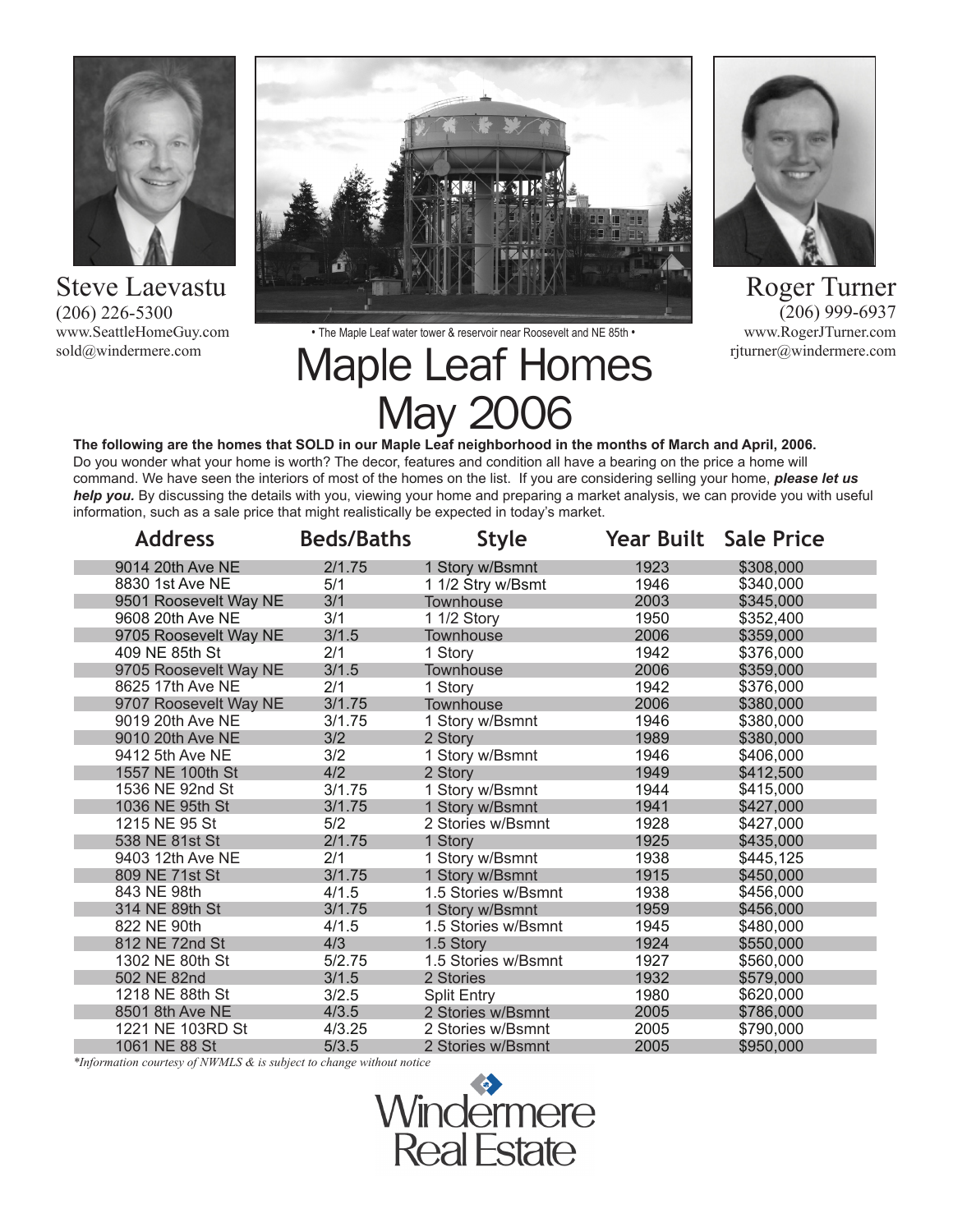# May Community Events

# **May 20th & 21st - University District Street Fair**

# **Saturday, 10am-7pm & Sunday, 10am-6pm**

For over 35 years the University District Street Fair has been the kick-off event for the festival season in the Seattle region. Attracting more than 50,000 people and nearly 400 craft and food booths to the District, the StreetFair is an energetic and exciting celebration of arts and crafts, community, music, and food. You'll find a whirl of color, craft, creativity and downright craziness! Join the thousands of people who attend. There will be two great music stages, a special children's area with age appropriate events, a live theatre stage, and a wonderful medley of street performers. Unique local and regional arts & crafts and an array of international food will delight you.

The StreetFair is a free event, located in the heart of the University District on University Way NE, and is produced by the Greater University Chamber of Commerce. *http:// www.udistrictstreetfair.org/*

# **May 25th - Seattle International Film Festival**

The 32nd Annual Seattle International Film Festival will run from May 25th through June 18th, 2006. On May 11th their schedule will be announced and their Box Office will open to SIFF Group members only. The Box Office opens to the general public on May 14th. *http://www.seattlefilm. org/*

## **May 26-29 - Northwest Folklife Festival**

# **11 am-11 pm**

The Northwest Folklife Festival is the annual free climactic celebration of year-round ethnic, folk, and traditional arts activities produced by Northwest Folklife. The Folklife Festival is Seattle's unofficial leap into summer, with four days of jam-packed excitement. Artists from the Pacific Northwest along with special guests from throughout the world create an ethnic extravaganza embracing music and dance performances, visual arts and folklore exhibits, hands-on ethnic children's activities, symposia, dance and music workshops, crafts, food, imported goods, demonstrations of traditional arts, and more! The exuberant tradition of sharing and participation at the Festival encourages exploration and learning between participants and public alike. *http://www.nwfolklife.org*

**Memorial Day – May 29th**

# **Neighborhood Farmer's Markets begin in May!!!**

**Broadway** – Sundays, 11am-3pm, May 14 - Nov 19 **Columbia City** – Wednesdays, 3-7pm, May 3 - Oct 25, **Lake City** – Thursdays, 3-7pm, May 18 through Oct 5, **Magnolia** - Saturdays, 10-2pm, June 4 though Sept 24, **U. District** – Saturdays, 9am-2pm, May 6 - Dec 30 **West Seattle** – Sundays, 10am-2pm, April 30 - Dec 17

# **June 2, 3 & 4 - The Greater Seattle Senior Games**

In partnership with the Seattle Parks and Recreation Department, The Greater Seattle Senior Games began in 1998 with a purpose of encouraging and educating Senior Adults about the benefits of a healthy and active lifestyle. Starting with 8 sports with a festival weekend format, the games have now grown to become a year long program of events and activities promoting health, wellness, fun, and competition for adults 50 and better.

In the spirit of competition and good sportsmanship, we wish everyone the best and hope that you enjoy the 2006 Games! The Greater Seattle Senior Games in partnership with the Seattle Parks and Recreation extends a personal invitation to you to participate in the 2006 Greater Seattle Senior Games (GSSG).

Our purpose is to provide the opportunity to participate in an event, that:

• Creates an awareness of the abilities and capabilities of senior adults.

- Helps to maintain and improve health and wellness.
- Promotes an interest in lifetime sports, recreation and physical activity.

The Greater Seattle Senior Games is sanctioned by the Washington State Senior Games which is an affiliate of the National Senior Games Association.

*http://www.greaterseattleseniorgames.org*

# Land Use Notices

The following are public notices of Seattle land use activities from the Department of Planning & Developement regarding applications, decisions, and other actions affecting the GreenLake neighborhoods. For a complete list of all public land use notices and information on public comments visit http://www.seattle.gov/dpd/notices/.

# **Address: 7500 Roosevelt Way NE Project Number: 2407656**

The proposal is to develop a mixed-use four-story building with ground floor retail, second floor administrative offices, third and fourth floor apartment units, and parking for approximately 70 vehicles will be located within the structure.

# **Address: 7462 4th Ave NE**

**Zone: L2 Project Number: 3004576**

Land Use Application to subdivide one parcel into three unit lots. The construction of three ground related dwelling units has been approved under Project #6077275. This subdivision of property is only for the purpose of allowing sale or lease of the unit lots. Development standards will be applied to the original parcel and not to each of the new unit lots.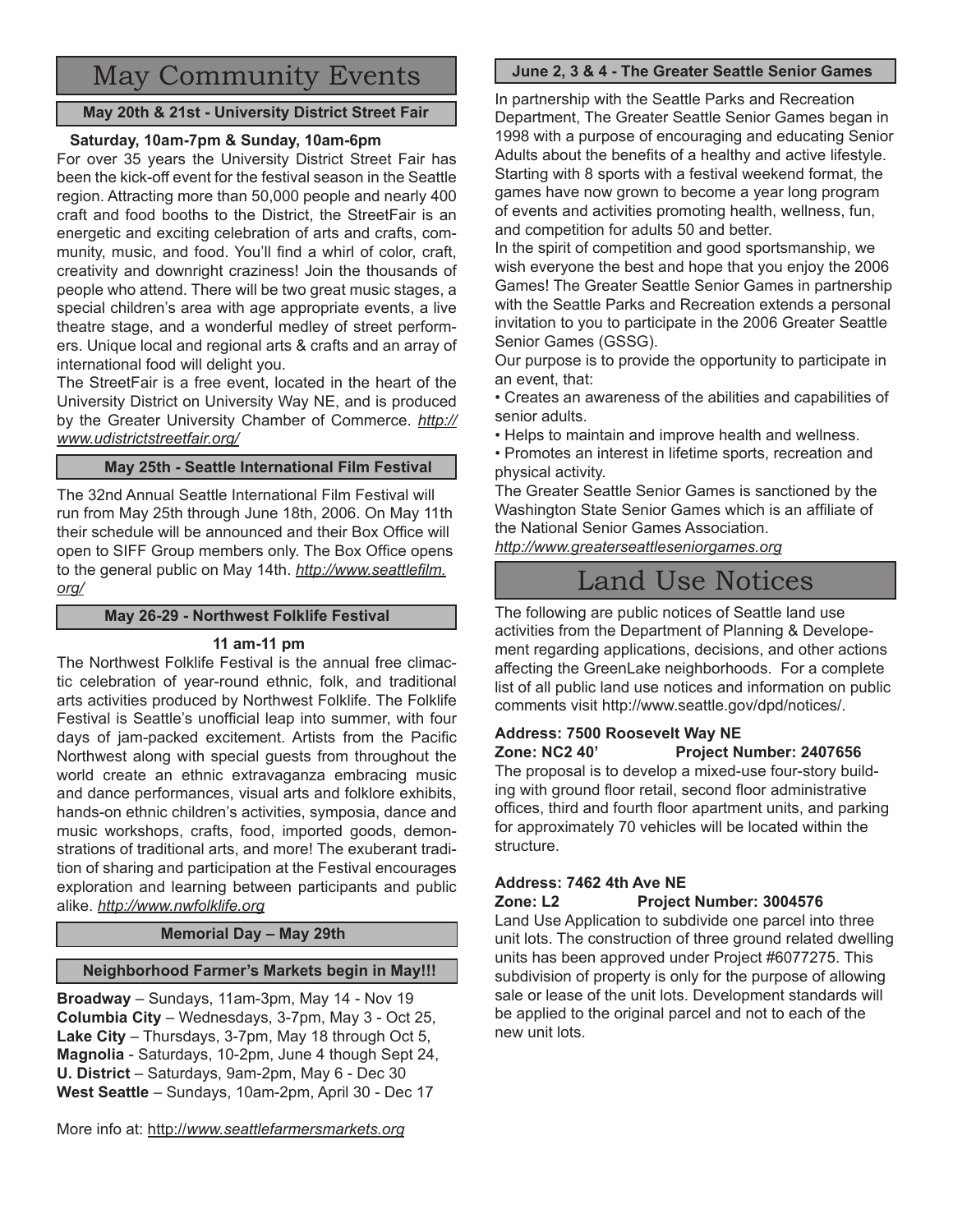# News Advisory

#### **Mayor Nickels Kicks Off 2006 Road Construction Season**

SEATTLE - Mayor Greg Nickels kicked off the 2006 Seattle road construction season with an interactive online map that highlights planned or on-going work around the city.

"We are keeping Seattle moving," said Mayor Nickels. "This summer we will step up our roadway repaving and construction, but even that will not address the growing backlog of repairs needed to maintain our streets, bridges, sidewalks and bike lanes."

The city currently plans to pave 79.5 lane miles; build 10 new sidewalks and improve 17 more; install or upgrade traffic signals at 12 intersections; paint three bridges; improve about 30 stairways and 60 street crossings; and to install about 200 curb ramps.

The city's share of dedicated transportation funding has fallen 66 percent since 1995, creating a growing backlog of maintenance and repairs. Nickels will propose a funding package next month for the fall ballot to pay for repairs and upgrades of streets, sidewalks, bridges and bike paths.

Major projects scheduled for construction this summer include replacement of the Fremont Bridge approaches.

While the city is committing more resources to improving its transportation infrastructure this year, Seattle has only a fraction of what its needs to maintain streets and bridges.

"We still face a \$500 million backlog in transportation projects," said Mayor Nickels. "The backlog will also double over the next 10 to 15 years."

**FOR MORE INFORMATION CONTACT:** Gregg Hirakawa (206) 684-8540 & Martin McOmber (206) 684-8358

#### **MAPLE LEAF PROJECTS:**

#### **Roosevelt Way NE from NE 92nd Street to NE Northgate Way**

This project is part of the Seattle Department of Transportation's Arterial Asphalt and Concrete Program and includes asphalt resurfacing, placement of loop detectors for signals, and wheelchair curb ramp upgrades.

#### **Construction Scheduled to Begin:** Spring 2006 **Contact:** Trevor Partap; E-Mail- *Trevor.Partap@seattle.gov*

#### **15th Ave NE from NE 92nd St to NE 96th St**

Install new sidewalk

**Estimated Construction Cost:** \$90,000 **Construction Scheduled to Begin:** TBD 2006 **Contact:** Shauna Walgren; E-Mail- *Shauna.Walgren@seattle.gov*

#### **2nd Ave NE and NE 91st St**

Concrete Traffic Circle

**Estimated Construction Cost:** \$10,000 (Constructed by Seattle Conservation Corps via Neighborhood Matching Fund) **Construction Scheduled to Begin:** Summer 2006

**Contact:** Jessica Murphy; E-Mail- *Jessica.Murphy@seattle.gov*

There is a project map online at: *http://seattle.gov/transportation/2006majorconstructionmap.htm*

### Do you need help with your computers?

Computer Help is a freelance technical support company, specializing in IT consulting for SOHO (small office/home office) businesses. The scope of services offered by Computer Help includes, but is not limited to:

virus/spyware cleanup and prevention, hardware installation, software/OS upgrades, broadband Internet setup, web development, graphic design, domain hosting, networking, data backup, and Internet security.

Computers and Internet connectivity are one of the most valuable assets of any modern business. Don't neglect these important resources. Call for Computer Help today.